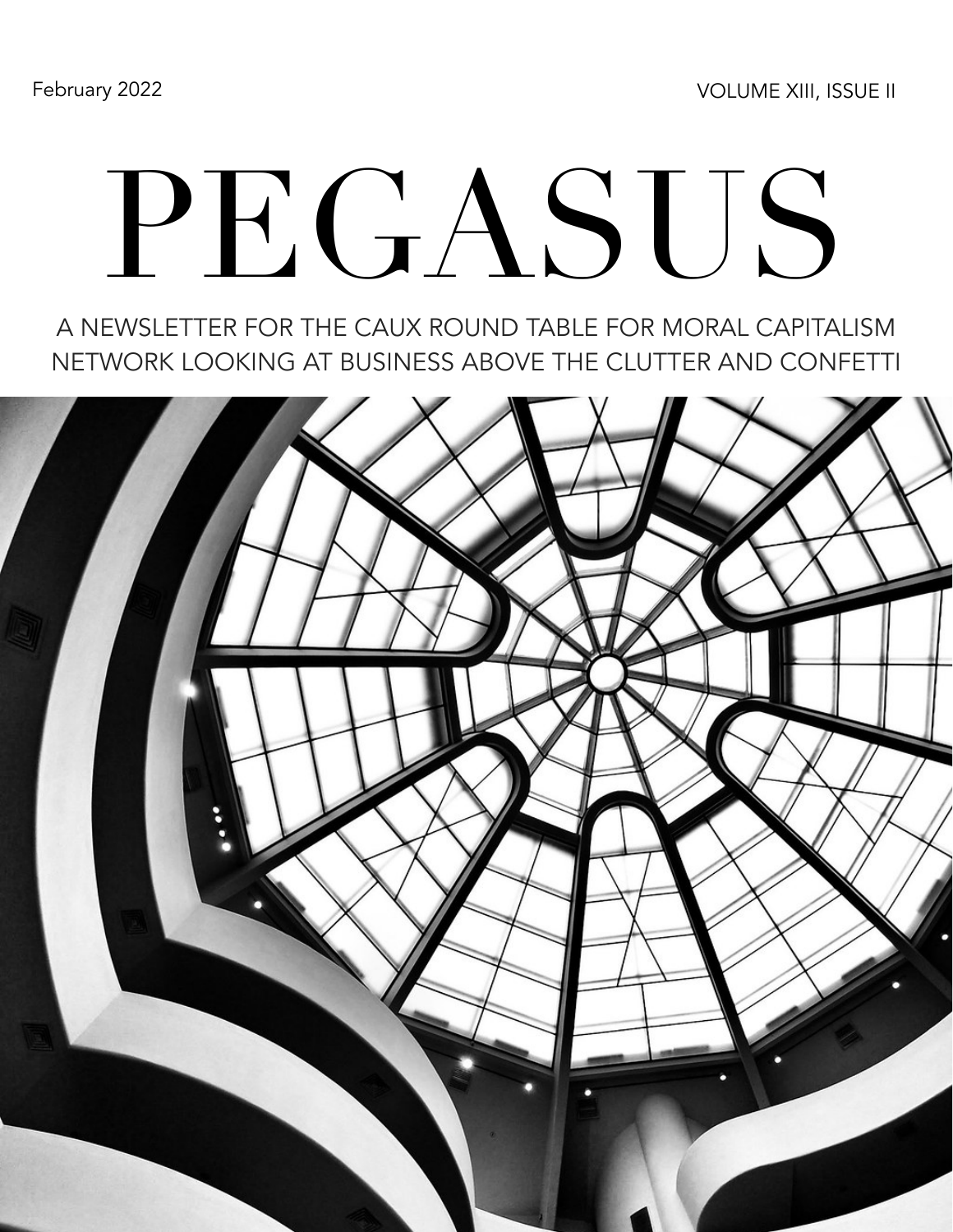*Pegasus*

| Introduction by Stephen B. Young                                      | Page 2  |
|-----------------------------------------------------------------------|---------|
| The Art and Architecture of Moral Capitalism by<br>Michael Hartoonian | Page 4  |
| Yijing by Stephen B. Young                                            | Page 12 |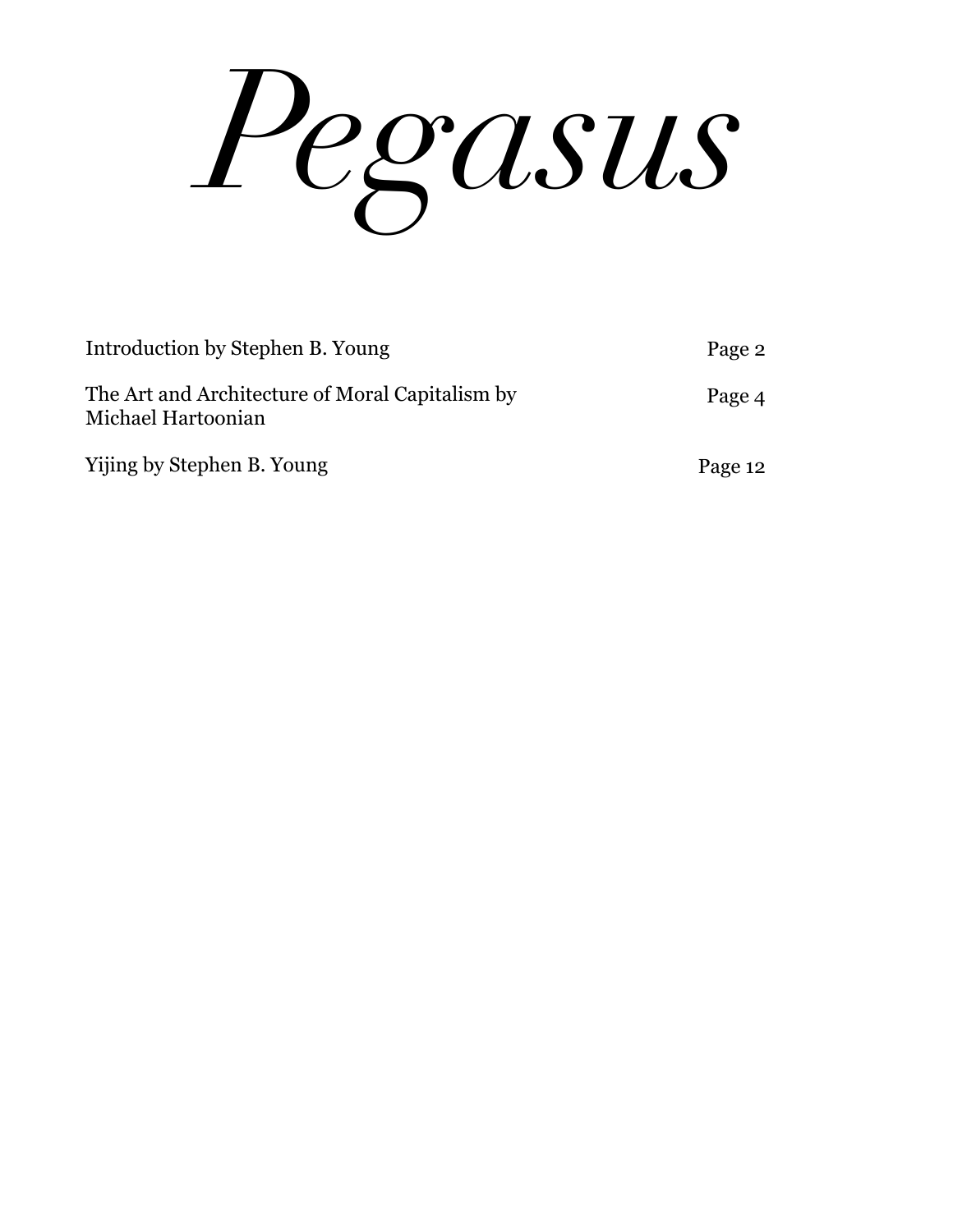## Introduction

This issue of *Pegasus* brings you what at first might appear to be an essay in the philosophy of aesthetics by our Associate Editor, Michael Hartoonian. But just as you can't tell a book by its cover and shouldn't buy a horse until checking its teeth, this essay applies aesthetics to business, really to living as best we can under the circumstances we run up against.

Aesthetics embraces the multiple and the plural. It can't really exist in a singularity. The dynamic of aesthetics is arrangement of differences, tensions, harmonies, similarities, symmetries and asymmetries, competitions and pluralities into a pleasing order which gives us a sense of substance, calm, meaning and place.

Profiting from the gift of aesthetics is why we try to complement our written thoughts with art and images.

Now, morality is about more than singularities. Morality and ethics are about arrangements of self and other, time past, time present and time future, private interest and the greater good. So, morality and ethics are kinds of aesthetics – perhaps the very aesthetics needed by our souls.

Moral capitalism is, then, first of all a problem of aesthetic design, of composition, of skill in rendering, of imagination of what might be and of what should go where.

We can see this become evident when we consider company stakeholders in today's "stakeholder" capitalism – how should they be arranged for the most pleasure and satisfaction? What design of its business model will be best for the company?

When we hear the current talk about "companies with a purpose," we are hearing a cry for community healing through the aesthetics of moral capitalism.

Secondly, this issue brings you a slightly silly offset to Michael's philosophical framing of how to search for good aesthetics – a short commentary on the ancient Chinese text, the *Yijing* (*I Ching*). I learned a bit about interpretation of the *Yijing* from Mr. Duong Thai Ban, a close friend of my father-in-law, when serving in South Vietnam with the U.S. Agency for International Development some years ago. (I also dabbled a bit in geomancy and *Yin/Yang* "face reading." Casting horoscopes was too complicated.)

What connects the ancient art (science?) of the *Yijing* with aesthetics is achieving proper balance and perspective in the right way for the right time.

Balance is, I fear, somewhat remote from the Western fixations on logos and nomos – words, names, rules – which can preoccupy the mind and close it off to alternatives and to the flow of life. Seeking balance is fundamental to the *Yijing* and to Buddhism. It is also commanded by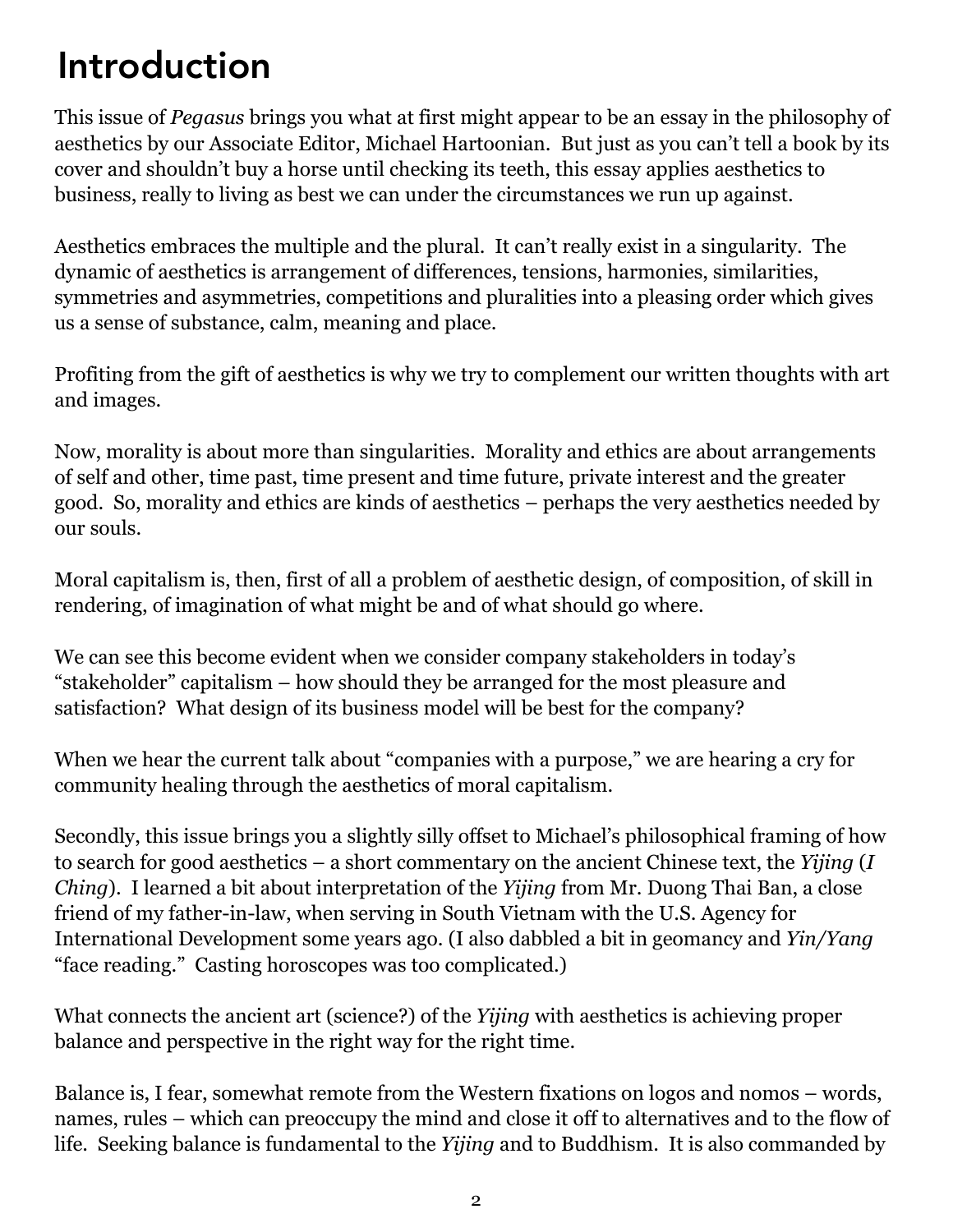Qur'an – seek the *Mizan*. In the Old Testament, you can find an appreciation of balance in the books of wisdom. In the New Testament, Jesus implies balance, I think, in many of his parables and in his injunction to treat others as we would want to be treated if we were in their shoes.

In sum, we might consider moral capitalism, corporate social responsibility, sustainability or "ESG" investing to be the seeking of balance between money and meaning.

Such intermingling is represented graphically by the circle embracing both Yin and Yang:



*Stephen B. Young Global Executive Director Caux Round Table for Moral Capitalism*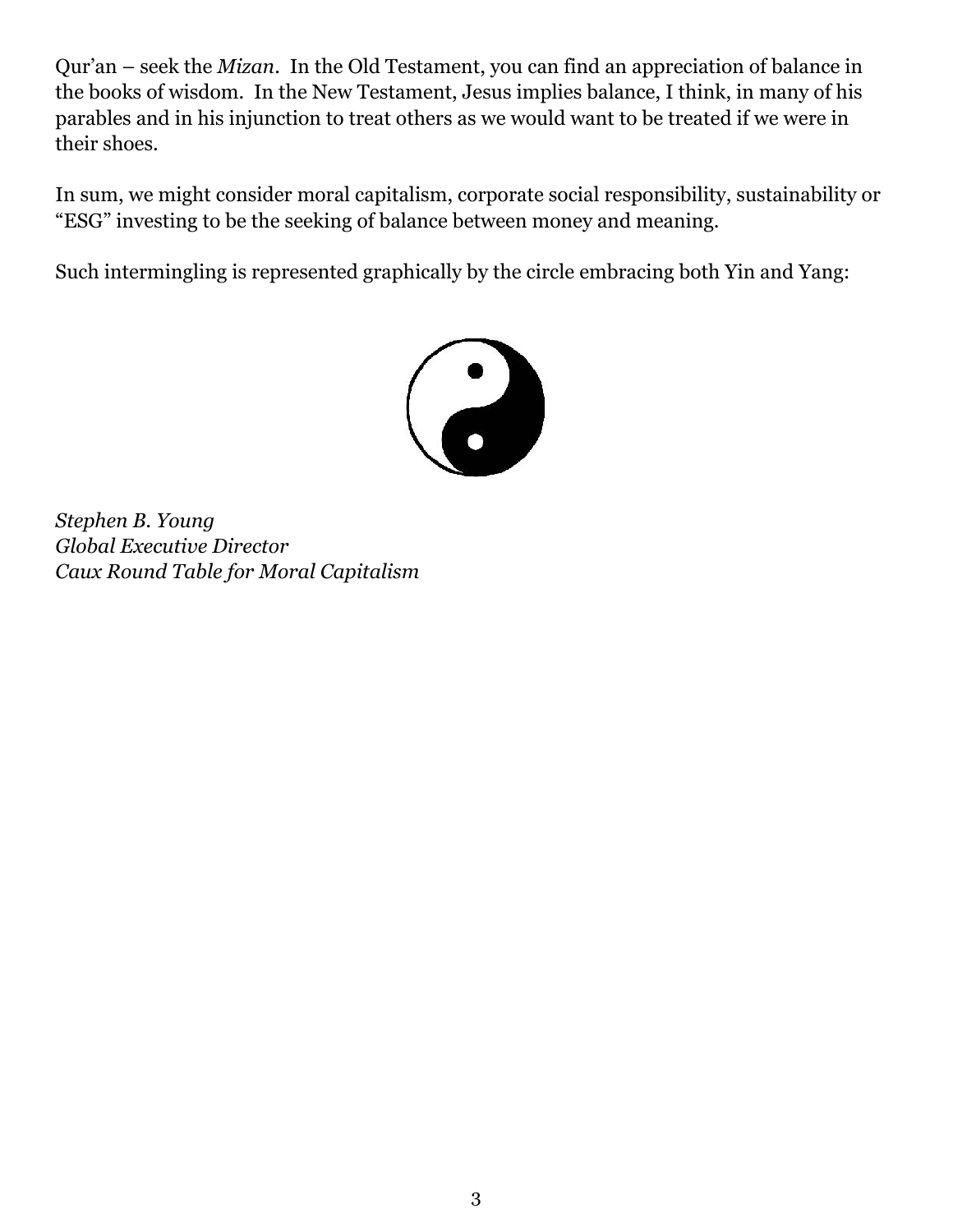

*All good things come by grace, And grace comes by Art, And Art does not come easy.*

Norman Maclean

A strong understanding of the power of art is fundamental to our social and economic wellbeing. Art (aesthetics, harmony, justice and honesty) is the underpinning of human, as well as cultural, evolution.

Let's start, metaphorically, with a more visible manifestation of art in society – architecture – and its display of value dominance upon the landscape and in the behaviors of people. We'll start with an over simplified description of a structure's relationship to motive or motif beliefs and attending actions and proceed to the symbolic meaning of home and habitat and then to (moral) capitalism.

Architecture, in all cultures, presents us with focal points that explains what is important today and throughout time. It does this through educating people's awareness and conceptions of reality. From the Yurt in Mongolia to Hadrian's Pantheon to the villages on the Indonesian island of Nias, we can see an "illustration" of social order. These focal points are similar across the world as places of unique worldviews, protection, creativity and victimization. These points in time also overlap, often causing tensions among historical epochs and their respective presentations of aesthetic quality in the present. We shape our structures, just as our structures shape us. This reciprocity is historically, spiritually and psychologically clear.

In Europe, for example, consider the castles, the cathedrals, the palaces, the schools and universities, the government houses, the banks and houses of commerce, the buildings of industry, sport stadiums and even temples of big data. At one time, the values of the castle washed over the landscape, bringing all sorts of customs and norms; from social organization to systems of class to relationships with God, king and one another. At other times, the church, the government, sports and so on, dominated the value landscape. In all cases, that architecture was the reflection, as well as the generator, of social and personal values. The arts reference the past, persuade and teach us today and portend what's in our future.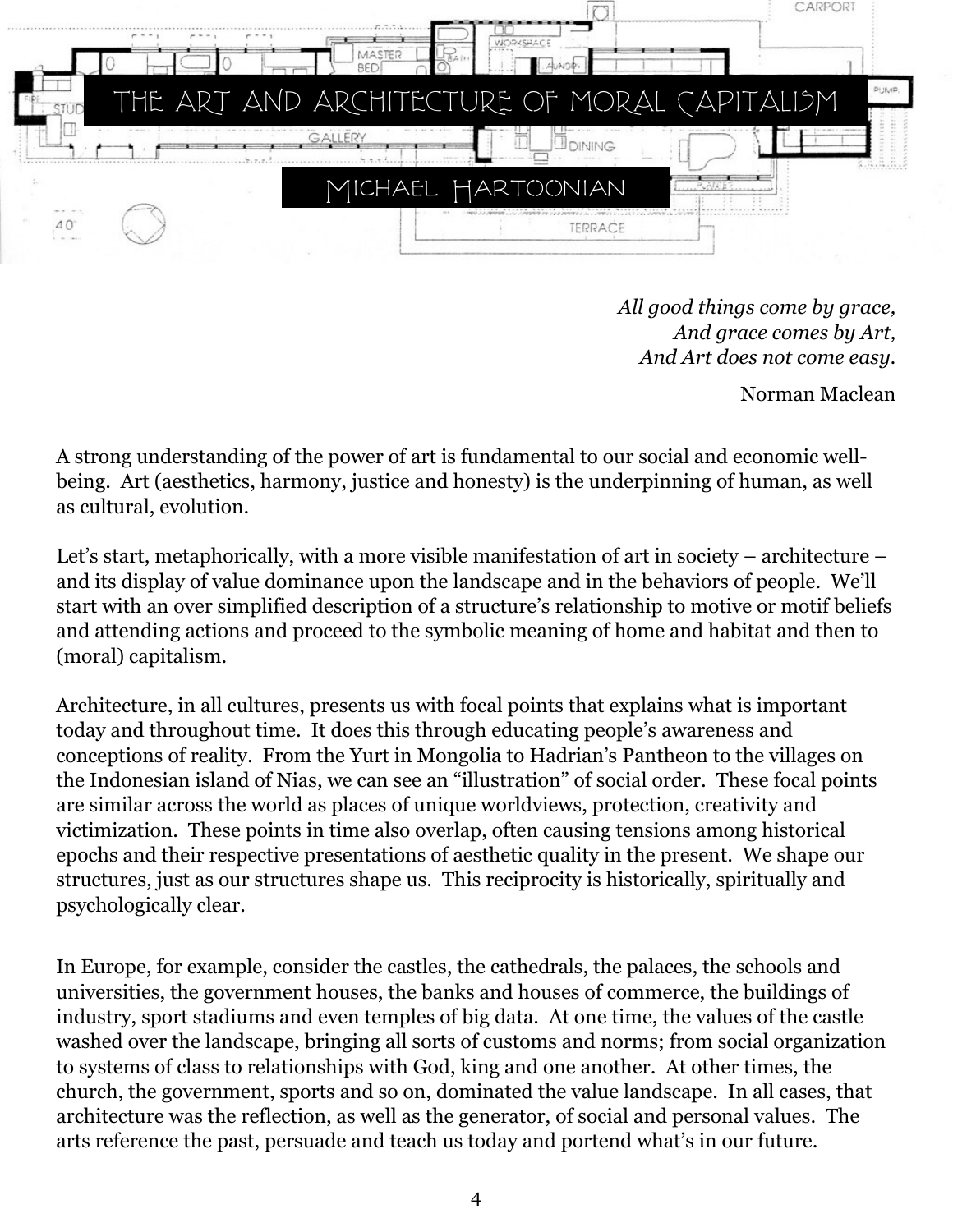Architectural space first reveals, then instructs inhabitants on a whole hierarchy of spatial and special relationships among people and between people and the land. Architecture makes a direct appeal to our senses and to authority. Structures become places of worship, but more, they are worshiped for what they represent and present and for their store of beauty, both in reality and in transcendent meaning, as well as for explicit, social order. There is a healthy discrimination in structures' relationships to people. That discrimination enhances respect and gratitude through the individual's understanding that it may be fine to use a certain language at home, but not at school. You dress differently at church than at home. You treat adults differently from children and so on. Organizations and institutions establish and demonstrate beauty and responsibility, be that family, school or firm. They hold their respect and purpose by demanding appropriate behavior. That is, inhabitancies/citizens of institutions are, by their identity, loving critics of all the institutions to which they belong, be that family, firm or temple.

Cultures and cities, which are the best reflections of culture, are faced with three essential questions:

- What should be preserved from the past?
- What should we keep going forward?
- What must we build anew?

What elements of the city's past should be preserved? Certainly not social and economic failures, like less than healthy environments, homeless "parks," crime, failing institutions and

regions of the city that simply lack any aesthetic value. Let's be clear: beauty is not wholly subjective. There are standards of beauty that are found in every society across the world. These include standards of harmony, hue, rhythm, ethics and proportionality. Every culture has definitions of beauty similar to every other culture. Also, aesthetic qualities not only attract people and business, as ugliness repels them, but offer the best criteria for addressing the question of "what to keep," moving forward. We keep the art – aesthetic buildings, parks, theaters, streets, historical treasures and ethical human relationships – all reflections of beauty.

And what do we build anew?

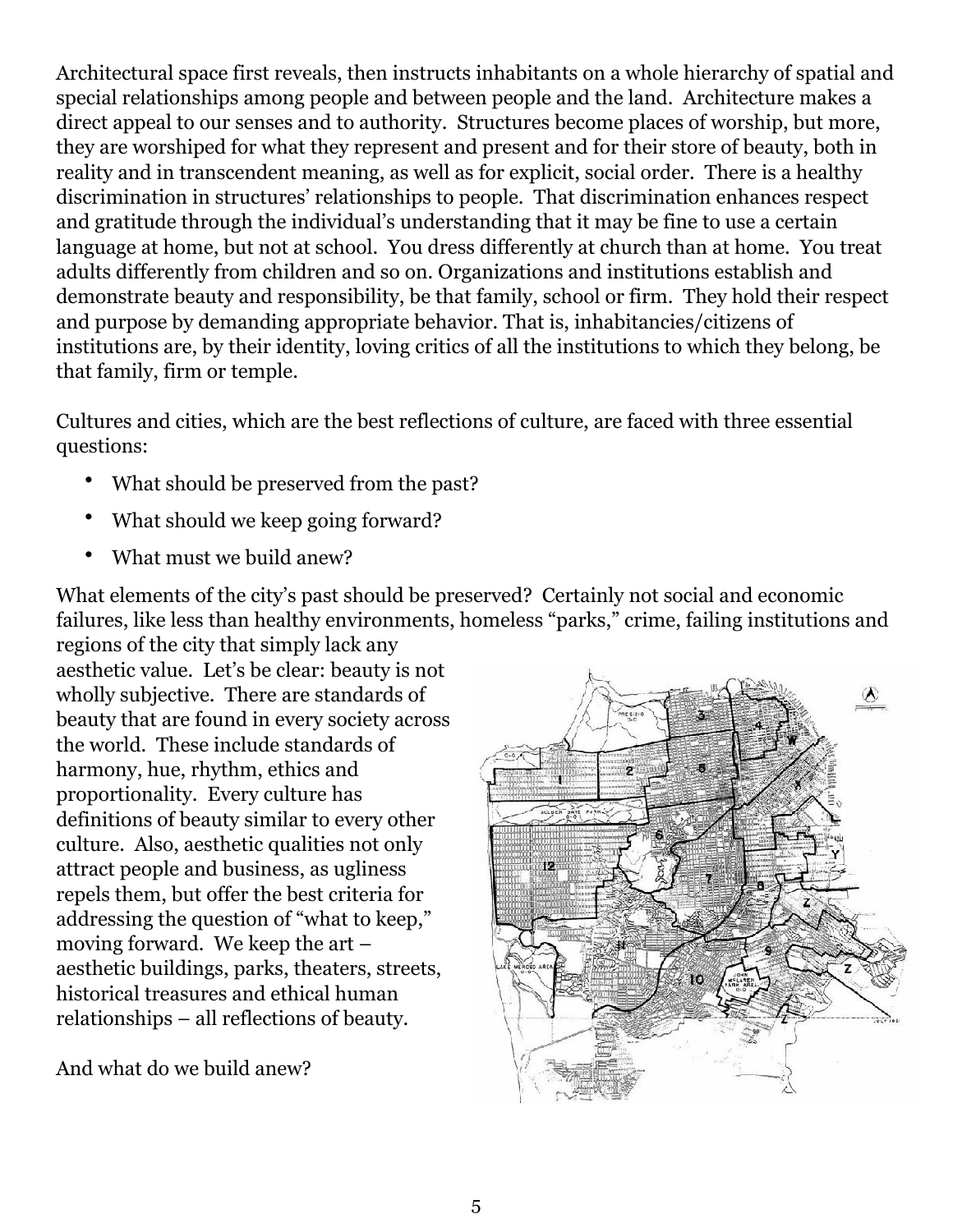This is the most complex question to answer. It demands global historical memory, the skill and knowledge to hold and debate competing/contradictory ideas and come to a civil and acceptable resolve, while confronting factual, definitional and value issues. All of this is done using aesthetics standards. The corollary question is: how can we make this place more beautiful, just, safe, free and equitable at the same time? The secret is to put first things first, which is the beginning of wisdom. If any place truly wants to enhance the well-being of its citizens and establish moral capitalism, then the first principle must be aesthetics. All good things come from art. If beauty is addressed, everything else will fall into place. You may believe that to be a stretch, but every culture that we have studied always, always, builds function and art together. Design is nothing without its aesthetic better half. If a design or formula is not elegant (possessing grace), it will simply fall apart; creating more harm than good.

Let's ask a more practical question: why would a company want to move its headquarters to city X?

The tired and secondary reasons are: good schools, quality infrastructure, an educated work force and low taxes. These are the straightforward reasons that any rational city council would provide. While these are necessary conditions, sufficiency is found in something bigger. That larger criterion has to do with where managers and employees will live. Is the housing stock of quality and appealing? Are the parks safe and beautiful? Is the infrastructure of quality and beautiful? Are there theaters and museums? Can citizens receive a quality education in proper respect and gratitude simply by walking down the street? Will contractors and high-end skilled workers be attracted to the city?

Now, you may think that these esthetic questions are not considered, but I assure you that these are exactly the questions that make the (enlightened) firm move to city X, particularly if they are considering moving their headquarters. You see, everyone is about equal regarding the secondary set of reasons to move here, as opposed to there. The high aesthetic cities understand what boards of directors know and want. They know that if aesthetic qualities are in place, everything will fall into place. This is altogether true simply because beauty creates justice, truth, purpose and identity. Companies want to have their identity connected to a place of beauty. It's that simple and that difficult to do!

At this point, we might engage Nietzsche's utterance that "God is dead." What I think he is feeling, in metaphor, is the atrophy of aesthetics. Soullessness in individuals and human landscapes are repulsive, dead. Nietzsche began to see the tacit truth appearing through the fog of the last half of the 19th century, suggesting that the blessings of modern technologies, industry and globalization were strengthening the few and weakening the many, fragmenting culture at the cost of harmony, stability and the expressive symbolism of art. We were careless and the modern epoch diminished art and symbolic meaning with it. One is reminded of Eastern Europe today, where you can still see the soulless architecture of the Soviet Union as noxious weeds among the dwellings of the past. We can see this same soullessness in the apartment buildings in China and some constructed in many parts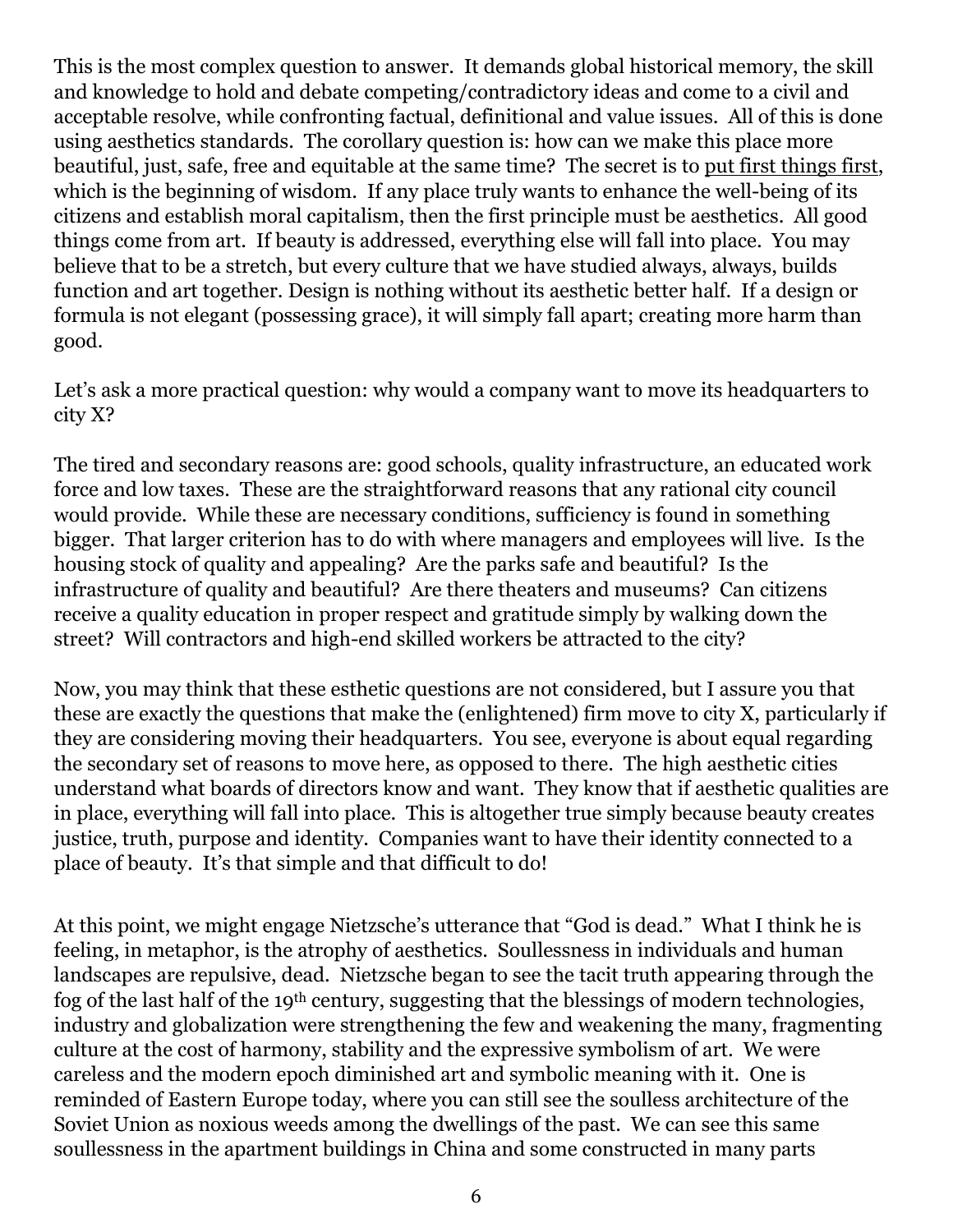Twin Cities of Minnesota. You simply can't create human welling if you don't put art first. To do otherwise is to hide the truth of what it means to be human.

People have always attempted to design their environments to give it some order and certainty. Perhaps we saw designs in nature. Perhaps we understood the beauty in the order of natural life. Whatever the reasons, from the art on the cave walls in France and Spain, to the murals in Mexico City and the pagodas of Japan, we have been driven to see (perceive) the world as lovely. We have always tried to reconcile our visual field and our visual world. We are not depicted as recordings on the retina, but as perceived in art. This is the human need, as we embrace meaning and purpose.

### **Art and Architecture in the Market Place**

Merchants discovered early that if their places of trade were attractive, buyers would be drawn to do business there. It took some time, but by the late Middle Ages in Europe, the aesthetic value became a business practice. Of course, in China and Japan, it was already a truism. It would seem that the only contradiction to the rule was when merchants and people, in general, lost personal authority or agency. This is what Karl Marx and Charles Dickens wrote about – the loss of personal authority. This was the case because as the industrial age began, men and women farmers and young people came to the city to work at the beckon "call" of well-fixed authorities, first by business and then by authoritarian governments. Marx saw this clearly, but, perhaps, not as clearly as Dickens. By the late 19th through the first half of the 20th centuries, we see many examples of loss of personal agency. Marx's critique was correct for the 19<sup>th</sup> century, but not for the 20th or 21st. He didn't understand human nature, economic evolution, and its relationship to freedom, wealth creation, and aesthetics.

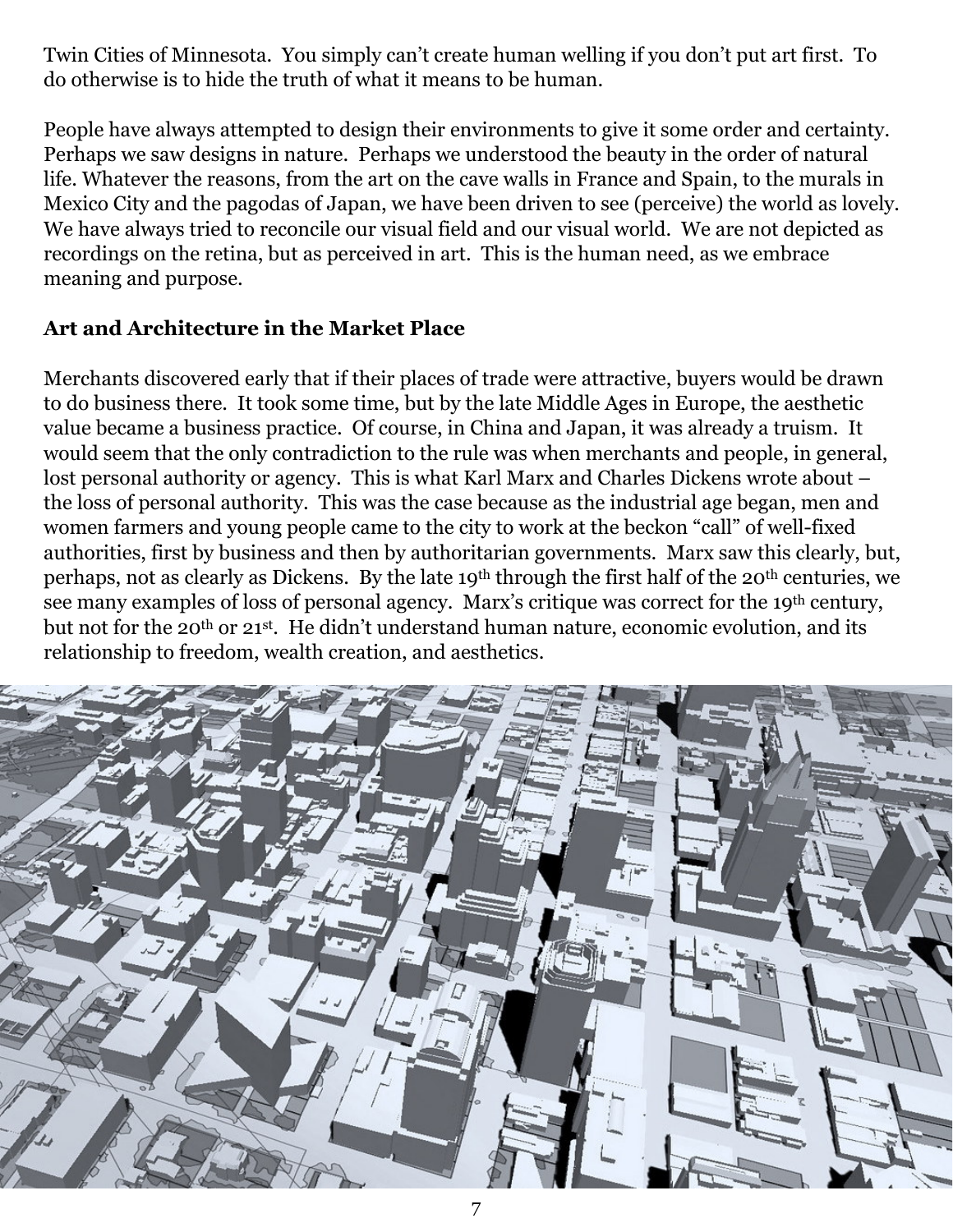Social and economic trend data after World War II clearly show movement toward personal agency in industry and government as people began to gain authority and citizenship through organized labor, civil/human rights movements, education and more direct participation in government policy development. The American experiment continued affirmatively, answering the question: could business, government and citizens work together to enhance the private and common wealth of the nation? Of course, the experiment was/is only as good as the integrity of the people willing to have skin in the game of America. It will not suffice to have intellectually lazy citizens who believe that they are victims without agency. This, I fear, is the present condition and the present leaves footprints in the future. However, we can still bring forward the 18th century elements needed to sustain the architecture of democratic or moral capitalism as suggested by Adam Smith's questions:

- How is wealth created?
- What is self-interest, properly understood?
- Is there an invisible hand at work in the moral sentiments of people (conscience)?
- How is economic agency developed and manifested?

With these questions as a guide and with enough enlightened citizens, the architectural framework for moral capitalism continues to be built.

While still a work in progress, the building blocks of moral capitalism's architecture are becoming clearer as necessary conditions for the creation of wealth and the related enhancement of human welfare. The components of the design have seven interrelated components. Together, they present an economic synergy and more importantly, they represent an aesthetic framework that includes, by definition, ethics. As Smith might have said: "If the market is not encased in ethics, it will become sluggish, expensive and corrupt."

The following list of attributes are given with no sense of hierarchy. They are foundational to the Caux Round Table principles, where each adds to the synergy of the whole, as they reinforce one another. Their utility and beauty are realized in their implementation in mind and in practice. With these elements in place, the institution will create wealth:

• **Generational Covenant** – Since ethics has much to do with perspective, it is critical that economic (human) decision-making pay attention to ancestors (history) and children (future). There exists a sacred bond across generations. If that bond is broken, present responsibility atrophies and society with it. This is more than a family commitment. It is ubiquitous, reaching out to extended families, neighbors and follow citizens. There is a sharing of temporal responsibility among all who claim the identity of citizen. Moral capitalism makes the appeal that the better off that my neighbor is, the better off I will be. The better off my family is, the better off the schools, firms, government and community will be. This "better off" includes wealth (excellence), but also education, health, civility and civic agency.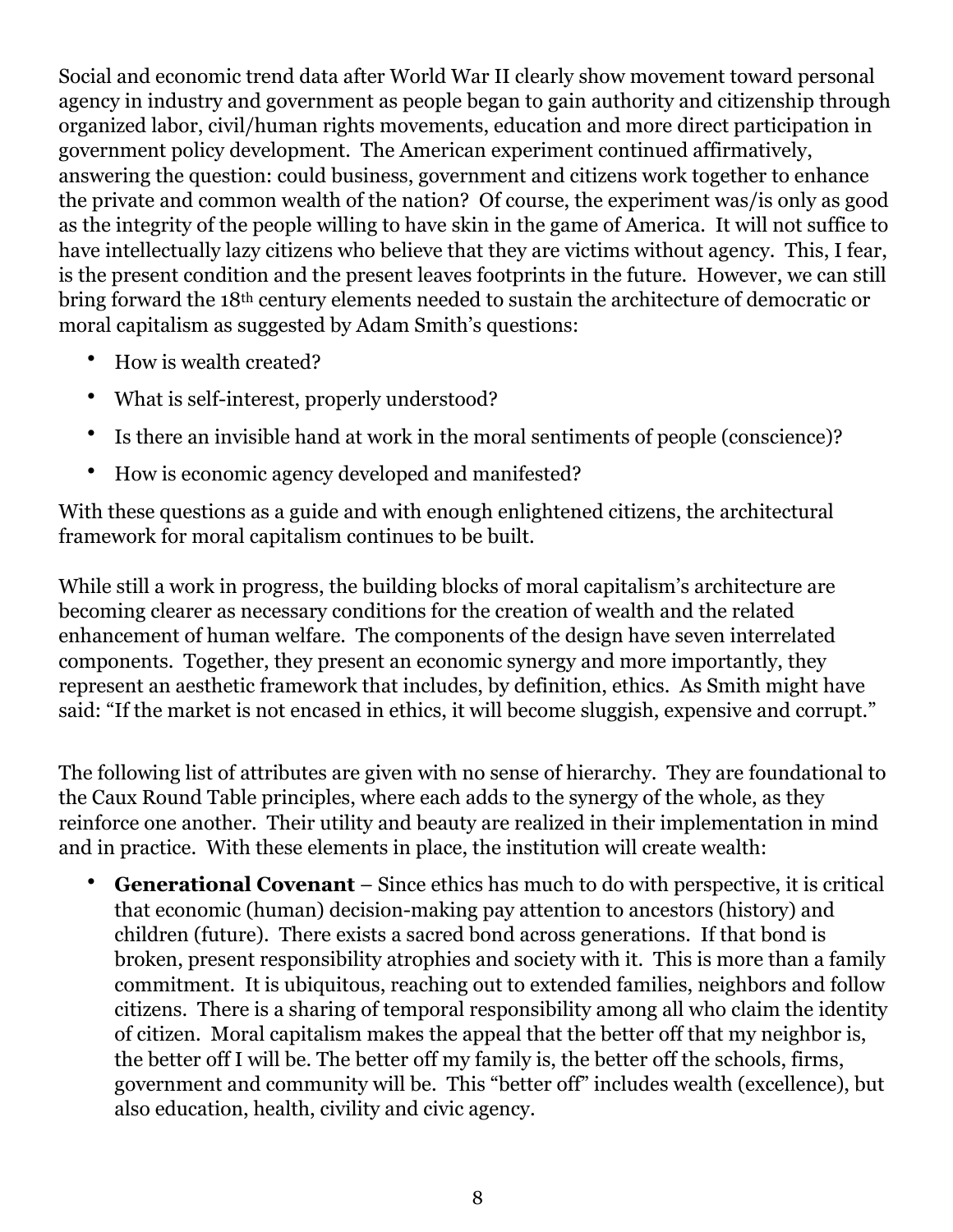- **Patient Capital** Moral capitalism demands enduring wait time. Not unlike Sisyphus who, because he had cheated death – twice – Zeus had him roll a large stone up a mountain, but Sisyphus was not allowed to reach the top. The rock would always roll back down and he would have to start over. The moral capitalist understands that there will always be circumstantial conditions that will make efforts fail or succeed. The secret to wealth creation is to keep rolling that stone. Be patient and good things will happen. The best thing that will happen, of course, is the joy, disciple and love that is created by simply doing your life's work. Happiness is a by-product of work made meaningful by graceful efforts for others. In the end, that kind of effort will heap wealth upon you. In some ways, patient capital is delayed gratification, meaning that sacrifices must be made in the present in order to obtain riches in the future. Every religion on earth has linked sacrifice with rewards...of a health crop, victory in war and even life everlasting. Nothing of worth is gained without expenditures of pain and time. Without this effort, rewards are meaningless and elicit little gratitude, which is the foundation of the moral life.
- **Freedom and Structure** Individuals within firms and perhaps within every institution that practices ethical behavior, will understand the tension between freedom and structure. In moral capitalism, the task is to increase freedom and decrease structures. However, this can only be done within a context of integrity, where all individuals are given the encouragement and resources to continue learning so they can employ reason, justice and own the consequences of their behavior. It is altogether true that institutions will always need some structure, but the idea is to minimize it, while maximizing the freedom to think, discuss, create and understand reciprocal responsibility, harmony and the aesthetic nature of productivity. When individuals are free to pursue ideas and claim responsibility for their ideas and institutional development, wealth creation is always more of a reality. In fact, free, healthy, educated and ethical people are the only ones who can create wealth. They are or become citizens (not subjects) of the family, firm, community and nation. Citizens are the ones who can create wealth (excellence). The moral capitalist firm wants citizens, not just employees.
- **Aligning Caux Round Table Principles with Practice** The ethical power of aligning principles with practices is obviously true. We want our behaviors to demonstrate our values. Truth-telling, in this case, is paramount. "I can't hear a word that you are saying because who you are is speaking too loudly." This is true of us all. Granted, principles are always more ideal than our practices, but we want to move toward them and we do that through personal decision-making and institutional policies. Public policies, like personal decisions, need an irresistible idea (goal, like wealth creation), commitment and leadership, resources and people who can help push toward the goal. Aligning practice and principle is a team sport. In these cases, there is, again, high value placed on trust and civil/civic behavior. If people do not see themselves as citizens of the institutions in which they work, live, play and learn, it is problematic as to whether they can be citizens of a city, state or nation. The citizen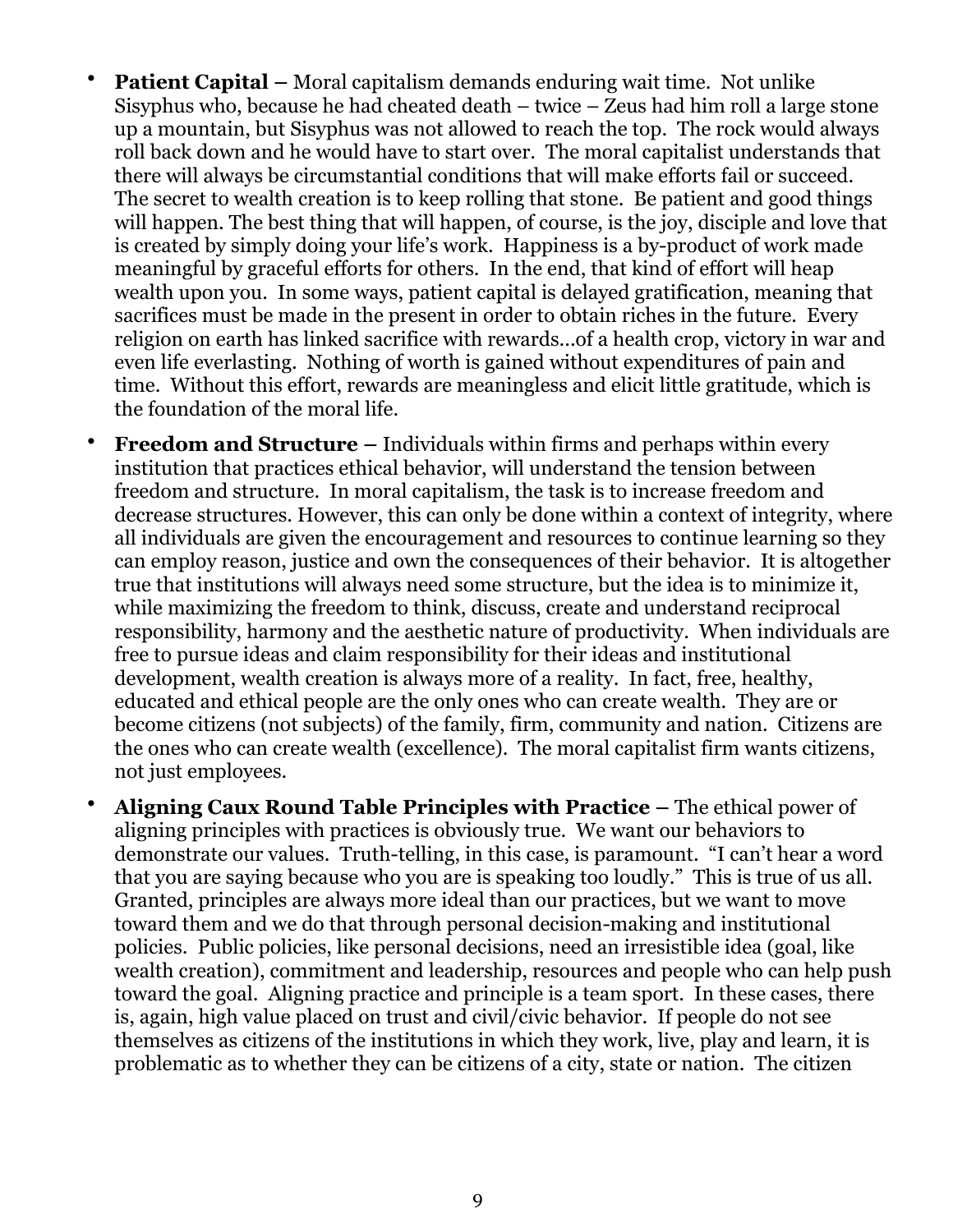(including leadership), as a member of the family or firm, seldom asks the family or firm to do things for him or her, but how he or she can serve the family or firm. That is, to make the firm, family or any institution of which you are part better. In working to make these institutions better, the individual will be better and better off. It's that simple and that complex. If wealth (excellence) is what you want to create, this is the only pathway.

• **A Strong Sense of Aesthetics –** The thing about aesthetics is that it encompasses ethics, as well as beauty. Aesthetics is like music. Music is the foundation and gestalt of all disciplines. That is, it includes mathematics, science, history and all other ways of knowing. As Plato suggested, if he had only one subject to teach in the academy, it would be music because the citizen must understand aesthetics, the harmony and proportionality of life.

Moral capitalism is defined by the practice of aesthetics. To the degree that we stray from criteria such as harmony and proportionality, to that same degree, we cannot practice moral capitalism. We may practice finance capitalism or crony capitalism or even monopolistic capitalism, but these deformed configurations are NOT what we should understand as moral capitalism. Moral capitalism is attending to the creation of wealth and justice, where justice is understood as reciprocal duty and wealth creation is recognized and defined as Adam Smith suggested in his inquiry into how wealth is created in the first place. Wealth can only be created by people. Not just any people, but people who are educated, healthy and understand responsibility to other and to the aesthetics and ethics of the community. Wealth, in the case of moral capitalism, must be understood as excellence.

• **Excellence, Wealth and Aesthetics –** The creation of wealth (excellence/ character) involves intellectual, ethical and political qualities, as well as material goods. The sane and good society sees the individual not merely as "economic person," but as a complex and fatal citizen of multiple social groupings that include family, school, workplace, civic organizations, places of worship, community, state and nation. The evolving economic society has changed the nature of work and with it, how people see themselves – one's sense of identity. It adds a new meaning and importance to the idea

of the work ethic. Traditionally, this has stood for personal characteristics associated with "hard work," such as reliability, punctuality, perseverance and resourcefulness. Today's concept of the good workplace is one in which people possess these abilities, but can also participate collaboratively and are able and free to pursue purposeful work.

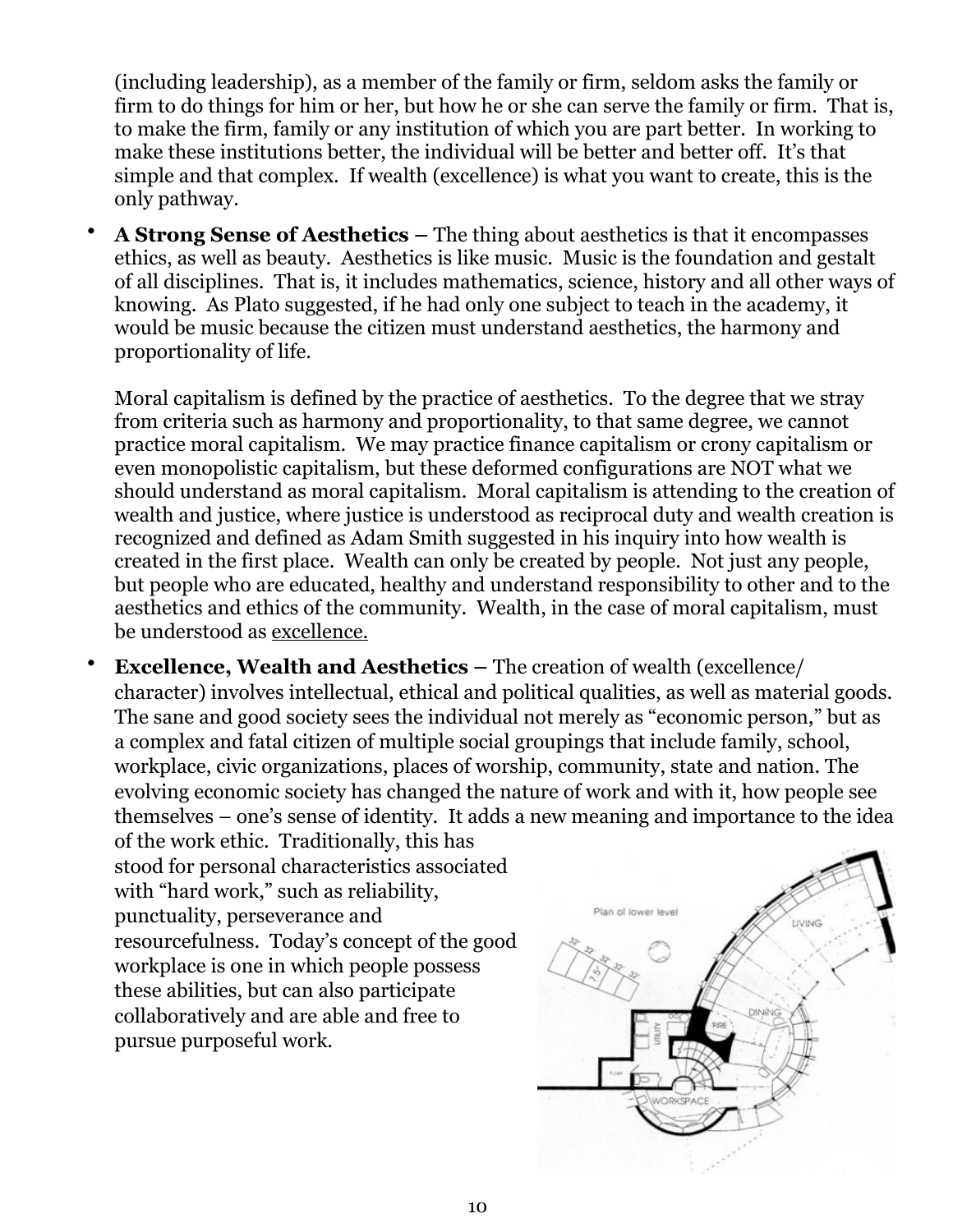Relationships in the workplace, which are increasingly electronic, have become more complex. Although the modern workplace often obscures this, we are all profoundly dependent on the efforts of others. Work has a moral context when we understand it as something we do together and for each other. And work that is challenging and cooperative seems to fulfill a deep human need…an aesthetic need for harmony and justice.

Over time, we have sought work for both utilitarian purposes and as a calling. The shift from a nation of farmers, shopkeepers, merchants, craftsmen and artisans to industrial laborers, technical specialists and professionals working within corporate environments has diminished the intrinsic meaning of our work so that today, unfortunately, few people ask or understand the question, "What is your life's work?" We only seem to ask, "What do you do?" Moral capitalism's architecture demands asking the former.

Yet, people work best when they view their efforts as vocational (from the Latin for "voice" or "calling"). Here, work calls on passions and beliefs, draws on talents and accords self-respect. More, it demands shared values and the truth of responsibility. In fact, individualism is meaningless without care for the commons. Wealth is created when people find jobs challenging, worthwhile for others and important to the greater good; when they understand their work as a calling and acknowledge the reciprocal duty of respecting the work of others.

So, moral capitalism's architectural design is based on art, from which grace and all things good are built. The elements of that design are seven in number: a generational covenant; patient capital; delayed gratification; freedom with structure; alignment of practice with principles; a strong sense of aesthetics; and the defining of wealth as excellence. These are the intellectual, material and spiritual building blocks. It takes a purposeful worldview to construct such an edifice. It takes the attitude of the bricklayer who, when asked what he was doing, could have said, "I'm putting one brick upon another." But his identity of integrity and purpose was such that he simply said, "I'm building a cathedral." That made all the difference.

With these design elements, moral capitalism stands as the one human construct consistent with aesthetics sensitivities, nature, human evolution and history, justice and citizens' responsibility for self and community. In essence, it embodies the true meaning of **e pluribus unum,** which, in itself, is a concept of beauty**.**

*Michael Hartoonian is Associate Editor of Pegasus.*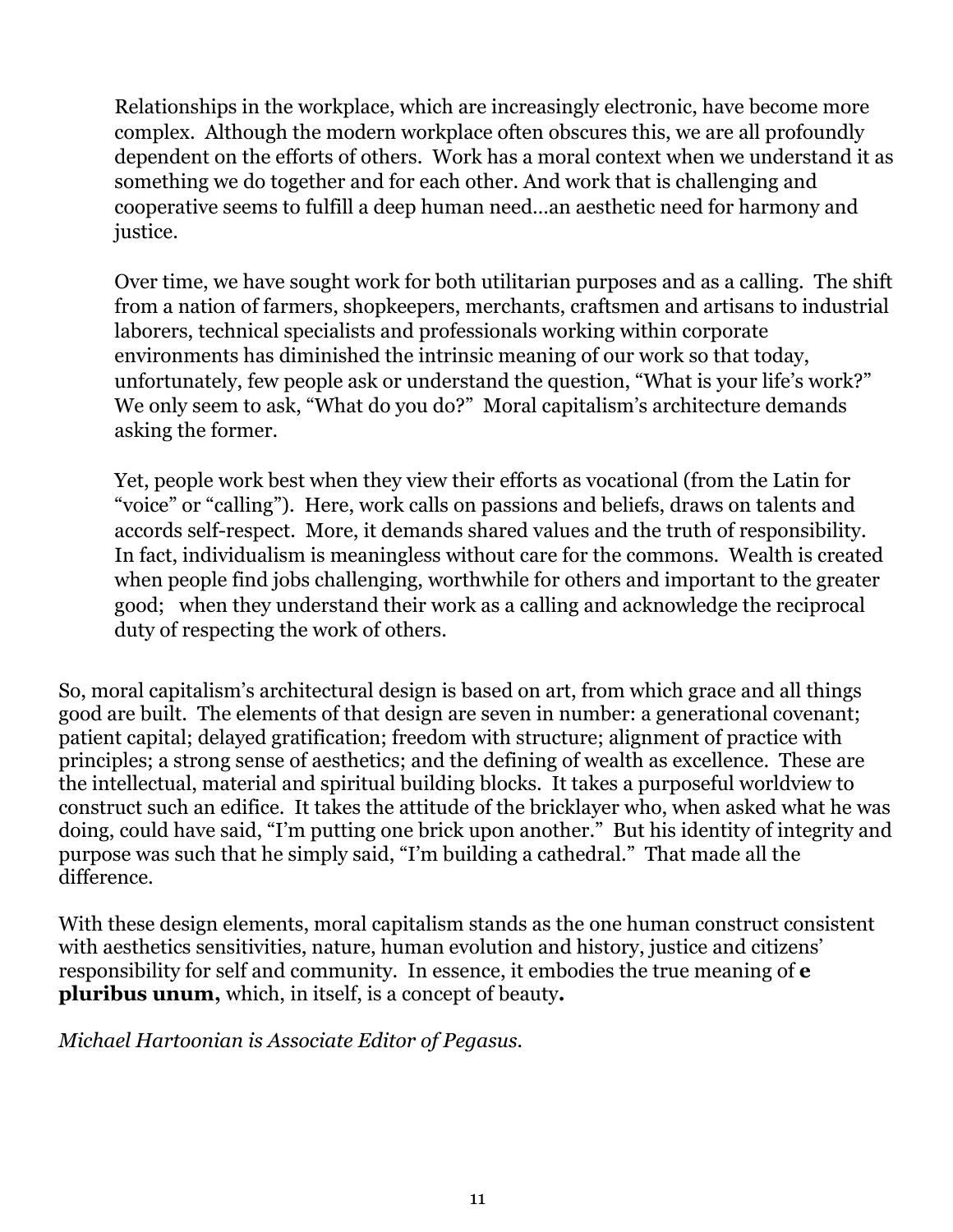Yijing

#### **Stephen B. Young**

This February begins the new lunar year of the Tiger. In the cycle of years, it is a water tiger due to its balance of Yin and Yang forces. The flow of Yin and Yang, starting with New Year's Day and ending midnight before the first day of lunar 2023, will influence the doings and goings on of humanity every day of 2022. They are believed by some to make it easier or harder for Xi Jinping to win another term as President of China at this falls Party Congress and for the Democrats in the U.S. to win seats in the House of Representatives and the Senate.

The year will also impact businesses and the course of the pandemic.

Fortunately, we have a diagnostic tool which can help us uncover just how Yin and Yang will affect our lives. It is the ancient Chinese text of the Yijing. The Yi, as it is called, consists of 64 sets of lines, six each, called hexagrams. Lines are either solid as a proxy for Yang forces or broken as a proxy for Yin forces.

Now, one can correlate each lunar year with a hexagram, so that analysis of that hexagram brings insight into the probabilities and possibilities inherent in that year.

The hexagram associated with our current water Tiger year is  $#63 - J_iJ_i$ . The form of the hexagram is:



The earliest interpretation of this hexagram has the following Chinese characters:

Already fording; growing; little

Harvesting; trial

Initial; significant

Completing; chaotic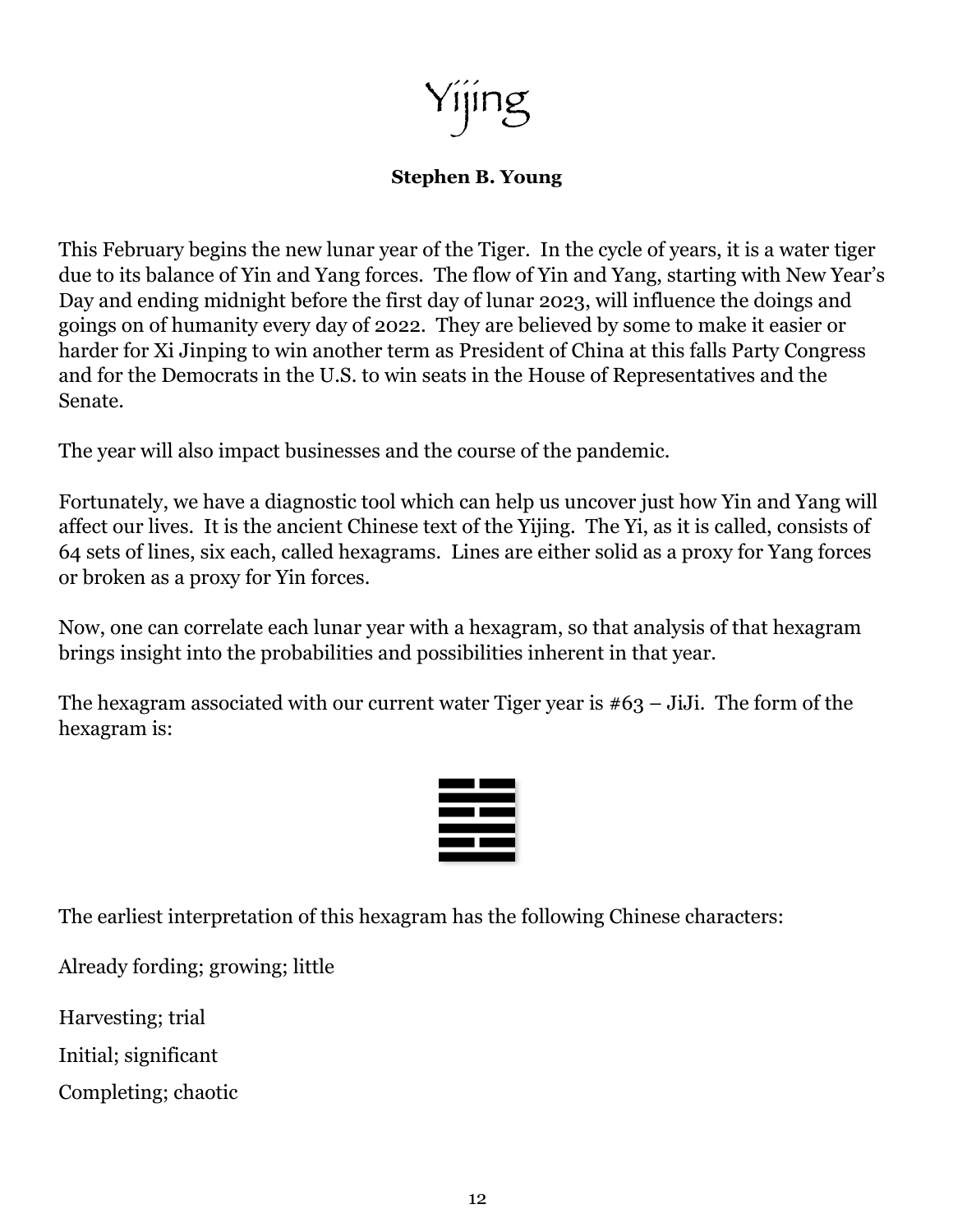Those characters have been interpreted as providing a conceptual overview of how we should understand what the hexagram is trying to tell us about the circumstances we would be facing at the moment contemplated by the hexagram, which would be determined by the movements of Yin and Yang. The interpretative words are:

Fording; growing; small

Harvesting; put to the test

Initial; significant

Completing; chaos

Texts with interpretations of Yijing hexagrams point to this interpretation of what the hexagram predicts:

Making an important move from one position to another; proceeding with the crossing, making the move, keeping at it, is the best course of action; persevere, bring to full growth, but by adapting to others and circumstances – keeping small or light, floating in the flow; the first steps will be of significance, very meaningful; but one should put the new situation to the test – try it out; but at the end, there is a risk of upset, of things falling into chaos.

Now, some lines in a hexagram have special importance. They are called "moving lines" – changing from a Yin to a Yang line or vice-versa. If you change the lines as indicated, you will derive a new hexagram. I was taught to do that, as the new hexagram resulting from the changes gives an indication of how Yin and Yang will evolve next.

To better understand your situation, you need to study the currently applicable hexagram and then the following one. What may happen in the future provides more thorough and comprehensive data for estimating your best course of action.

Now, in hexagram 63, the moving line is the second from the bottom, a Yin line. Converting it to a Yang line gives us hexagram 5, as follows:



The bottom three lines, all Yang, represent Heaven or the drive to create. This is most appropriate for taking an initiative or crossing over to a new position, especially if it is one of enterprise, leadership, formation of something new.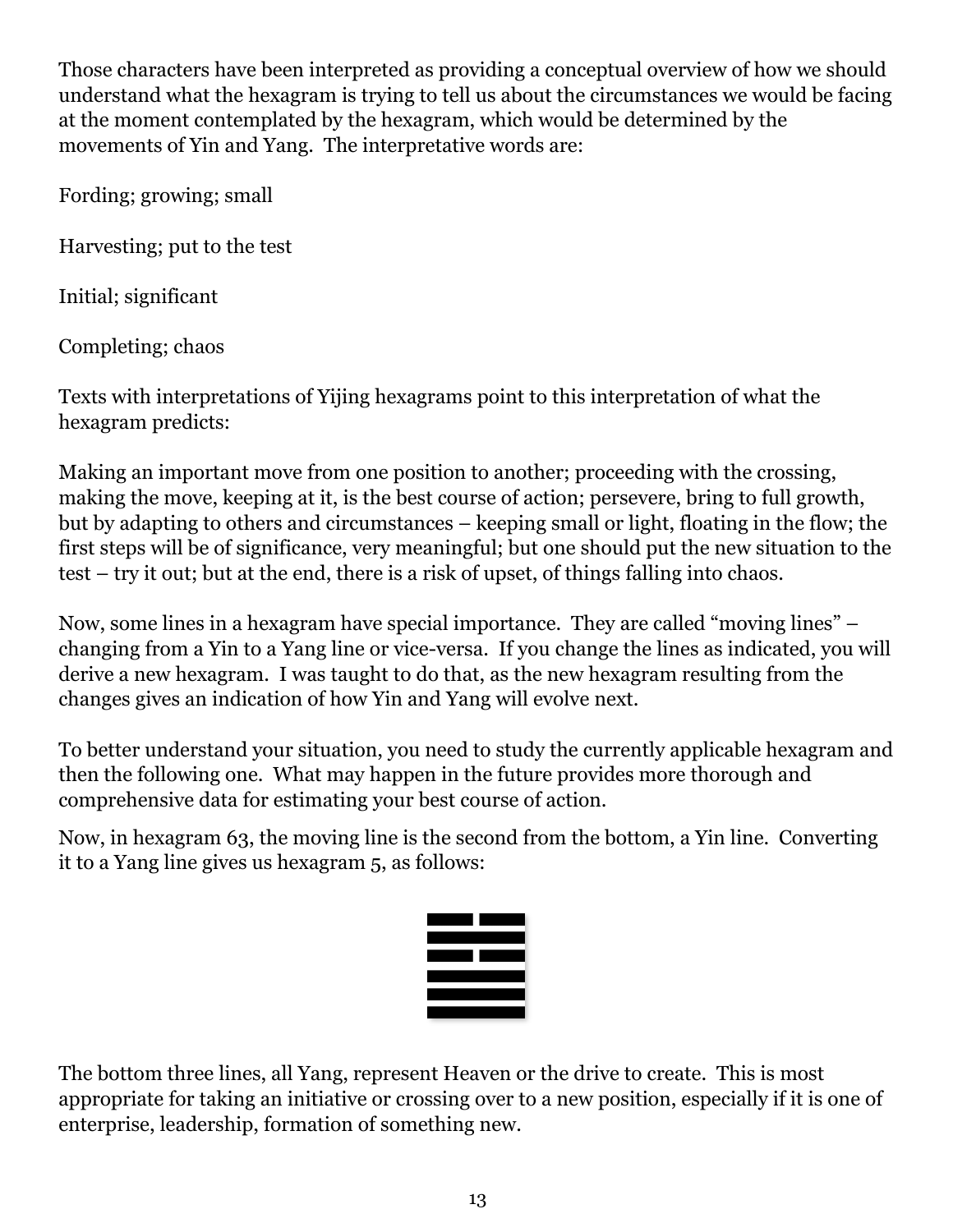Hexagram 5 advises turning your mind to what is necessary, fixing your attention on the work at hand, provide what is needed – don't daydream or pass the buck to others.

What is within aligns with what is without.

The work will be brilliant and illuminating. Like hexagram 63, this complementary hexagram also indicates success and putting things to the test. At the end, the harvest will be bountiful and nourishing, a significant enterprise accomplished.

So, this is a year for all of us to cross the stream, to get in a new position to do good, to give it our all and not complain. But – most importantly – to prepare for difficulties, diversions, break- downs, losing the way and just wandering randomly from here to there and back again, in the months of November/December 2022 and January 2023.

*Stephen B. Young is Global Executive Director of the Caux Round Table for Moral Capitalism.*